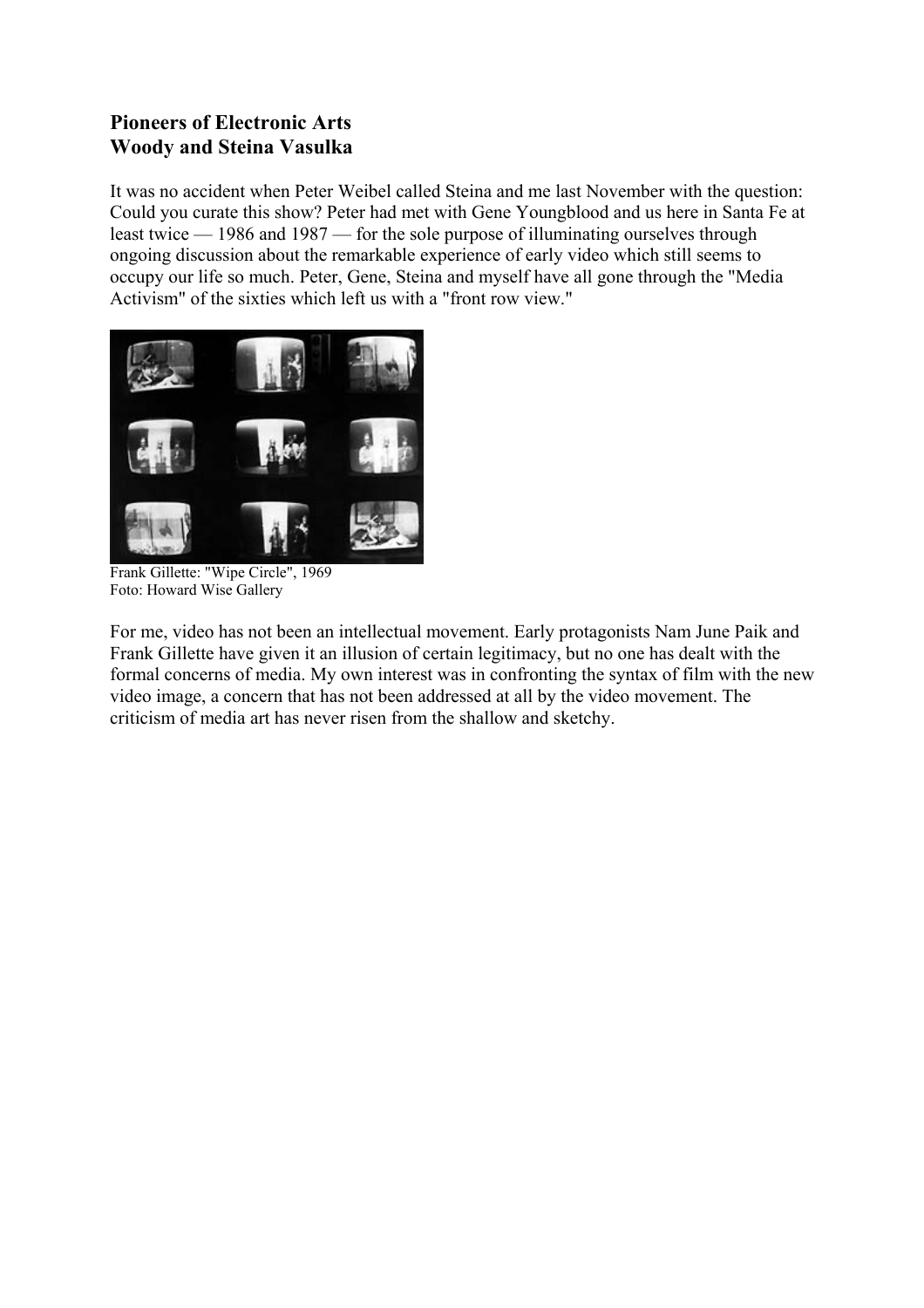

Nam June Paik: Magnet TV, 1965

Yet, I think, Peter's offer to curate an exhibition made some sense, after all: Steina has a good personal video archive, and we have accumulated both general and custom/personal video instruments which map a certain line of aesthetic vocabularies (as they rather rapidly appeared in the early 1970's). We have also had a long standing interaction with their makers.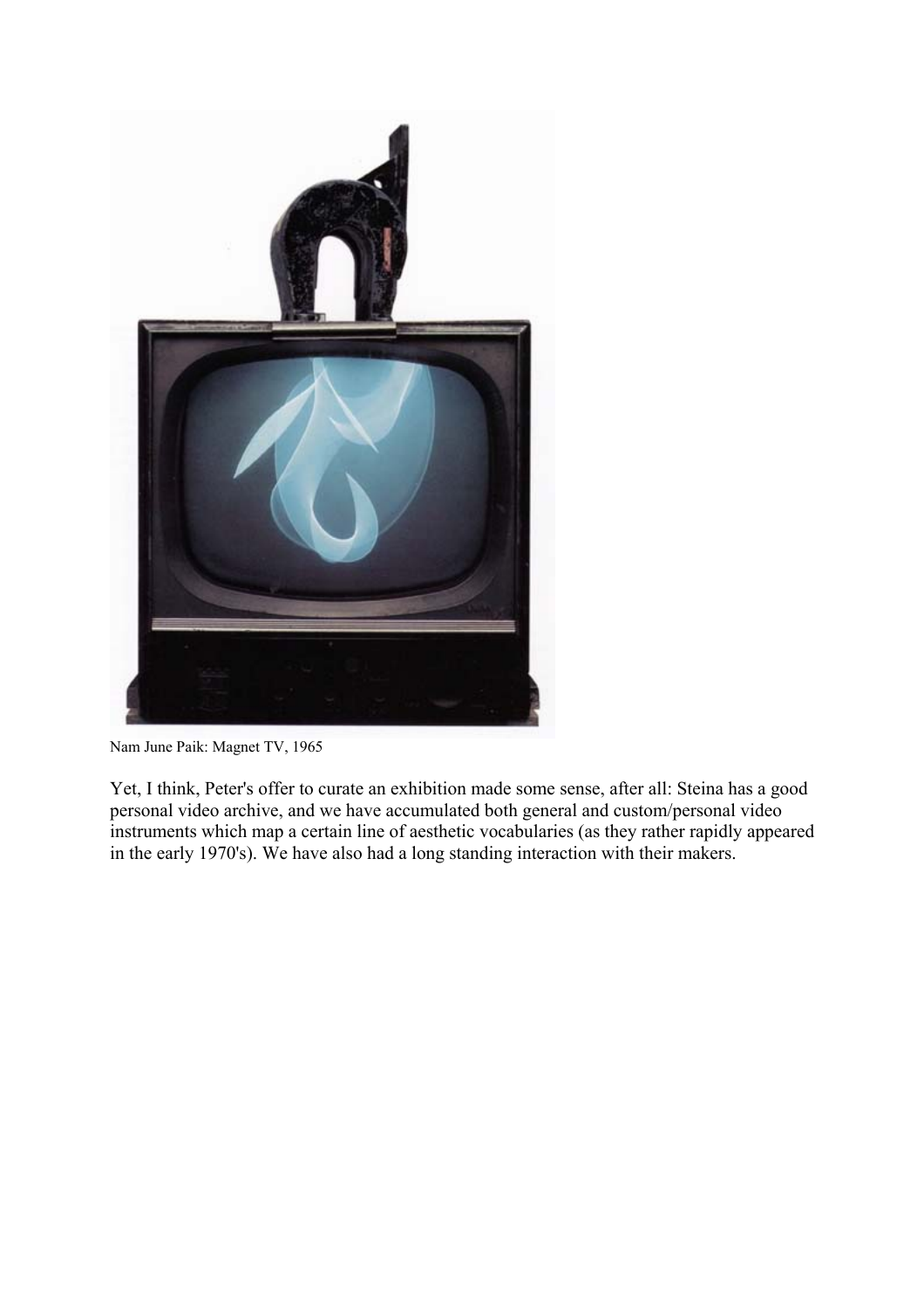

Eric Siegel in seinem Studio in San Diego, CA, 1991

When we arrived in New York in the mid-1960's Steina and I were struck by two experiences: the American decadent movement and the aesthetic use of technology. We set out to explore both via video. Jackie Curtis took us through the demimonde; with George Brown and Eric Siegel we poked through instruments — organizing Time and Energy. There were vast resources for our education, from LaMonte Young's Drift Oscillators to Automation House, from loft to loft there was a state of creative frenzy — a lot of materials, new systemic thinking, another promise of tech no-aesthetic utopia …

After Peter's call, our time got very short. It was mid-January when Ars Electronica confirmed and we assembled our team: MaLin Wilson (independent curator & writer), David Dunn (composer & writer), and David Muller (technician). I knew we needed to present not dead but live instruments the earlier the instrument the better. We had to locate them, transport them and restore many. As I am writing this in mid-April, only God knows how this adventure will turn out.



Ralph Hockings Studio in Owego, NY, 1991

On the other hand, many of those involved seemed to just be waiting for our call. Ralph Hocking, founder of the Experimental Television Center in Binghamton, New York, is now by default, the only large scale producer and facilitator of personalized, custom-built video instruments. By even greater default, Ralph and Sherry Miller Hocking are the only collectors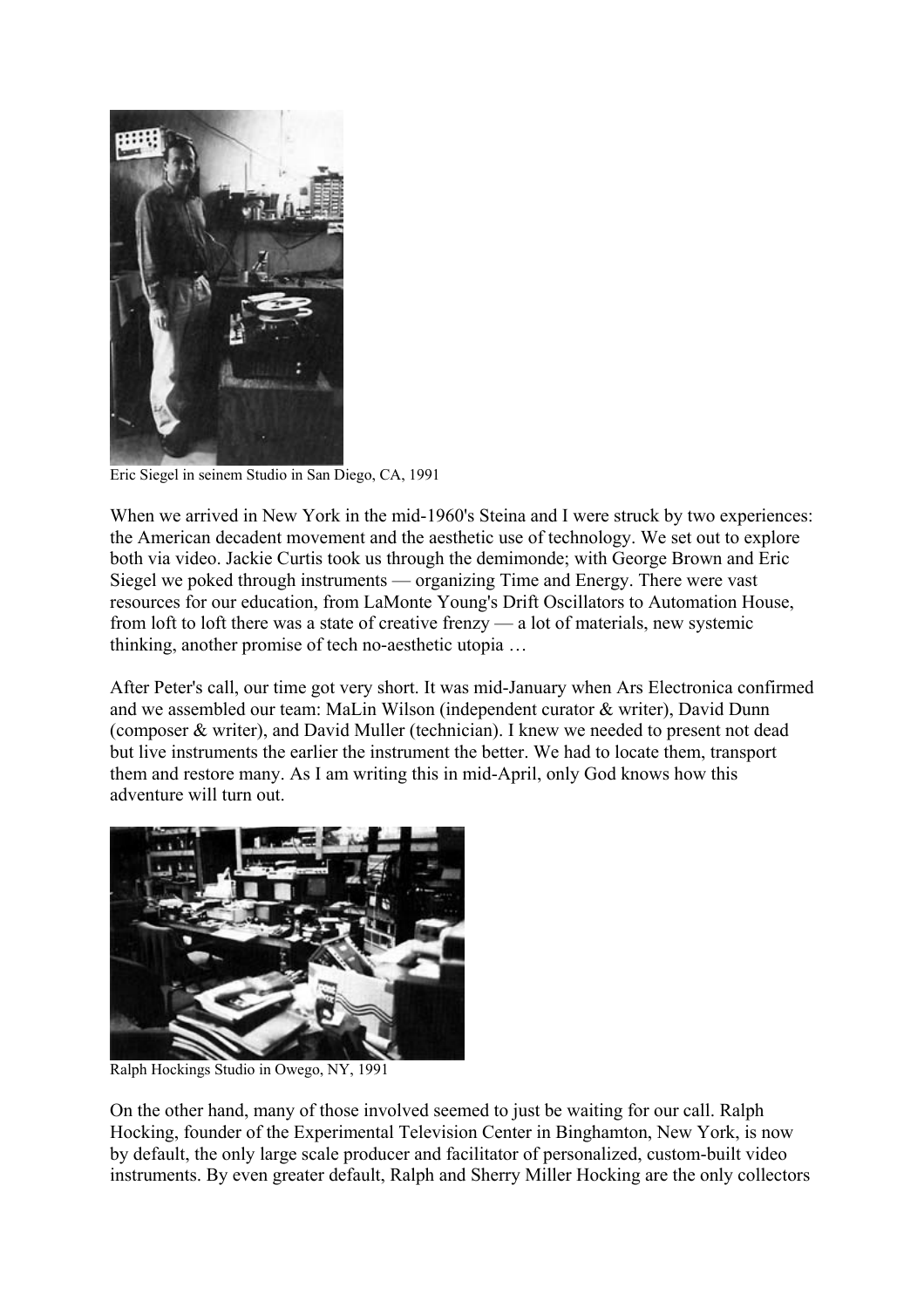and archivists of many of these instruments. Ralph picked up the phone as if we were having an uninterrupted conversation over the years.

We still haven't located Al Phillips to whom Eric Siegel entrusted his only video synthesizer. In a comparison to electronic audio instruments, there is no comparable historical or intellectual protocol to even consider the video instruments as cultural artifacts. While Paik's first synthesizer is still in the basement of MIT, the first Buchla box has just been purchased from Mills College by a French institution.

It is a real pleasure to lift up a piece of scrap, to dust it off, return its name, restore it, insure it for thousands of dollars and publish it in an Austrian art catalogue!

## **The Myopsis**

Video infringed on our private lives, crowding our loft on Fourteenth Street. We established the Kitchen in 1971 to resolve that. Overnight we became part of a large network ranging from Europe to Japan to Canada. Of course, the global character of the network did not help our own craft of making pictures electronically; that was helped by a very small tribe building circuits. This tribe is the subject of our exhibition. There was a legitimate underground technological community, with a life free enough to practice low budget experimentation and manufacturing. A new range of high frequency components appeared on the market at the same time that there was a dominant archetypical image commonly shared by the usage of hallucinogens. Finally, there was a generation of artists eager to practice the new witchcraft. And, indeed there was an audience …

It is important to note that besides these experiments with video, there was widespread practice of mixed media including television as closed circuit installations. And, of course, electronic sound making was in its golden era. It is even more important to understand that all of these forms of media work were being conducted against a full blown cultural background: painting, sculpture, poetry, music and film, to mention only a few. As insiders, the perspective we offer may be grossly exaggerated; nevertheless, that's what you, the viewer, will be getting.



Dan Sandin mit dem IP (Image Processor), Chicago, 1972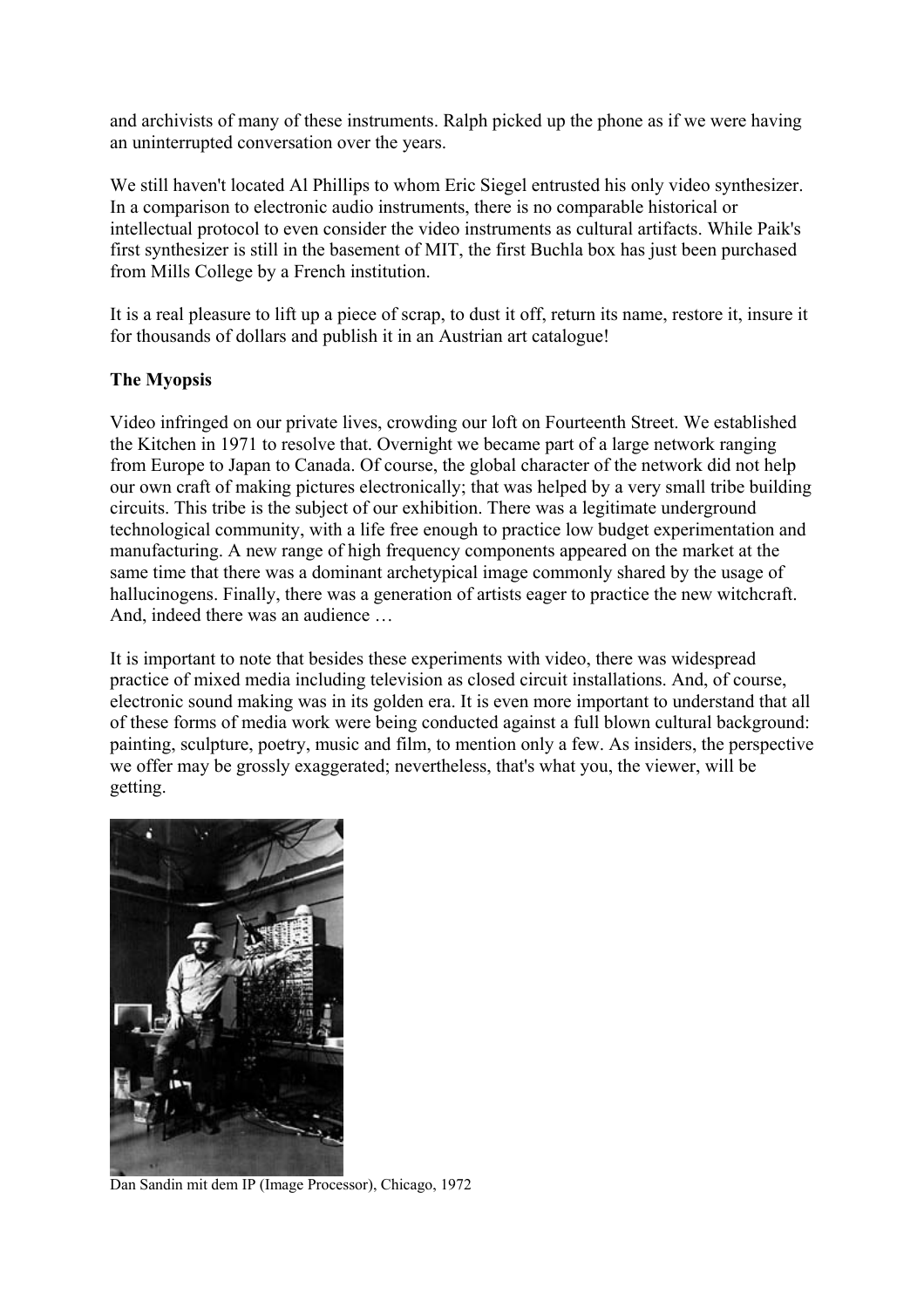Within the video movement our choices for this exhibition will look a bit odd. We are not going to show or describe works outside of the consideration of audio/video as electronic signal — that blessed state when it becomes accessible for alternation by electronic instruments. We are avoiding the essential and important pictorial and conceptual influences arising from "art as style" during the time period, from social influences and, from gallery and art market influences. We also believe that the most important works of art in video have been systematically presented by other curators. On the other hand, what we found more essential, more mysterious and unexplainable as new comers from the "Old World" was the undefined spirit of American innovation and invention. To us it was all there was to do.



Ed Emshwiller: Sunstone, 1979

In the 1960's we used to distinguish between white collar and blue collar artists. Both of us came from socialist societies and would at "the tip of the hat" side with the working class. We thought the world was still material, even though we were handling metaphysical material-Time and Energy.

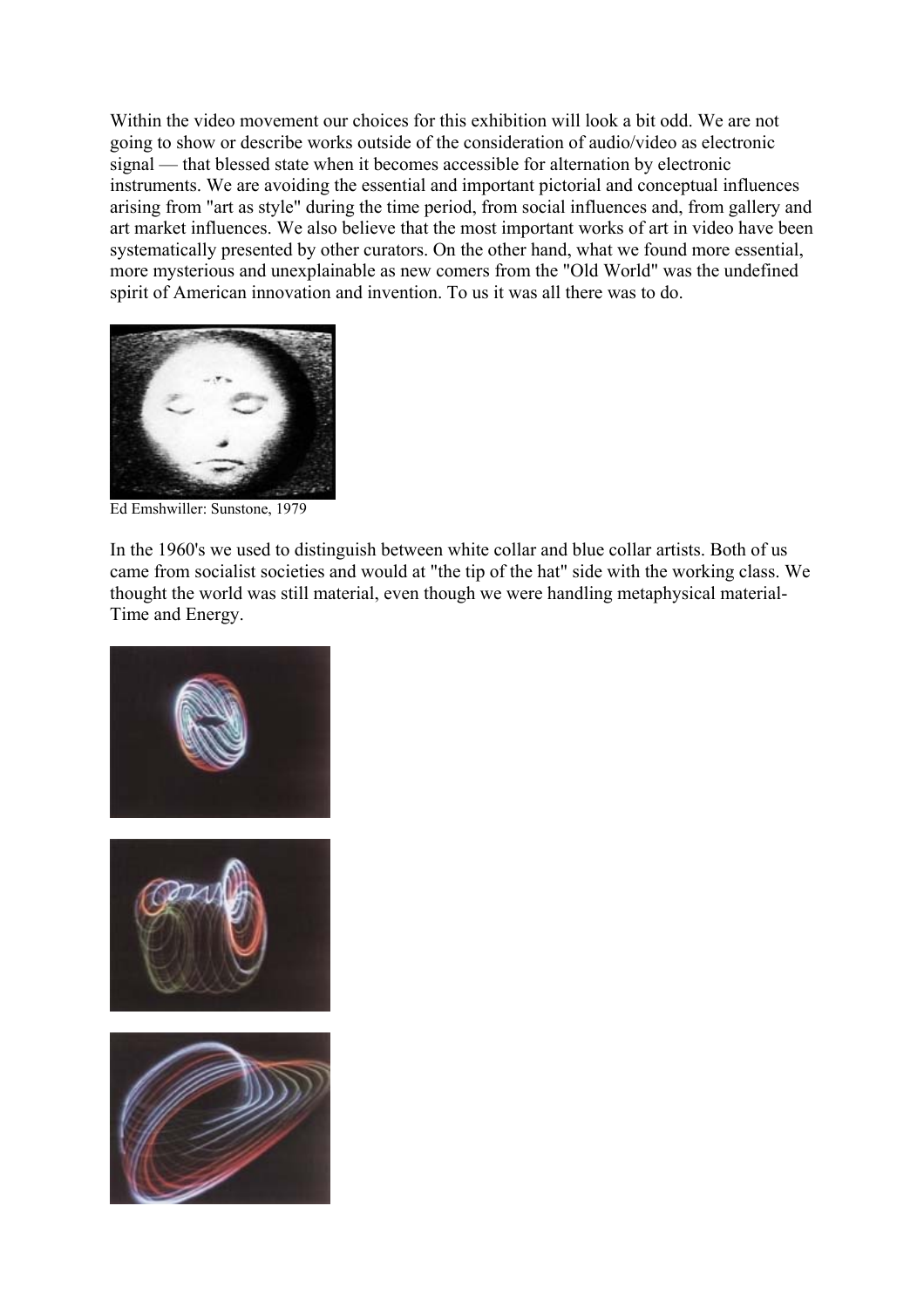

Bilder, die mit Bill Hearns VIDIUM hergestellt wurden, 1968—69, Berkelay, CA

## **The Technology**

Besides the instruments, the essence of the exhibition is the images, both still and moving. In our private work we have advanced to the technological state of presenting our work on laserdisk. From the moment that we discovered a link between the laserdisk. and the printed page through the barcode we knew it would suit the purpose of the exhibition magnificently. Despite the clumsy laserpen for reading the barcode and despite the time delay, we are convinced that this is a perfect marriage of method and subject.

### **The Tapes**

Steina has always been an avid collector of videotapes. Very early she was engaged in personal tape exchanges, a habit she still keeps. During the early days the urge to share unique discoveries drove people into almost compulsory communication videoletters, "how to's" and "look what I'm doing" were common, almost a genre. Many times we were the first on the receiving end, and today we are looking at an amazing assortment of tapes which forms the core of this exhibition.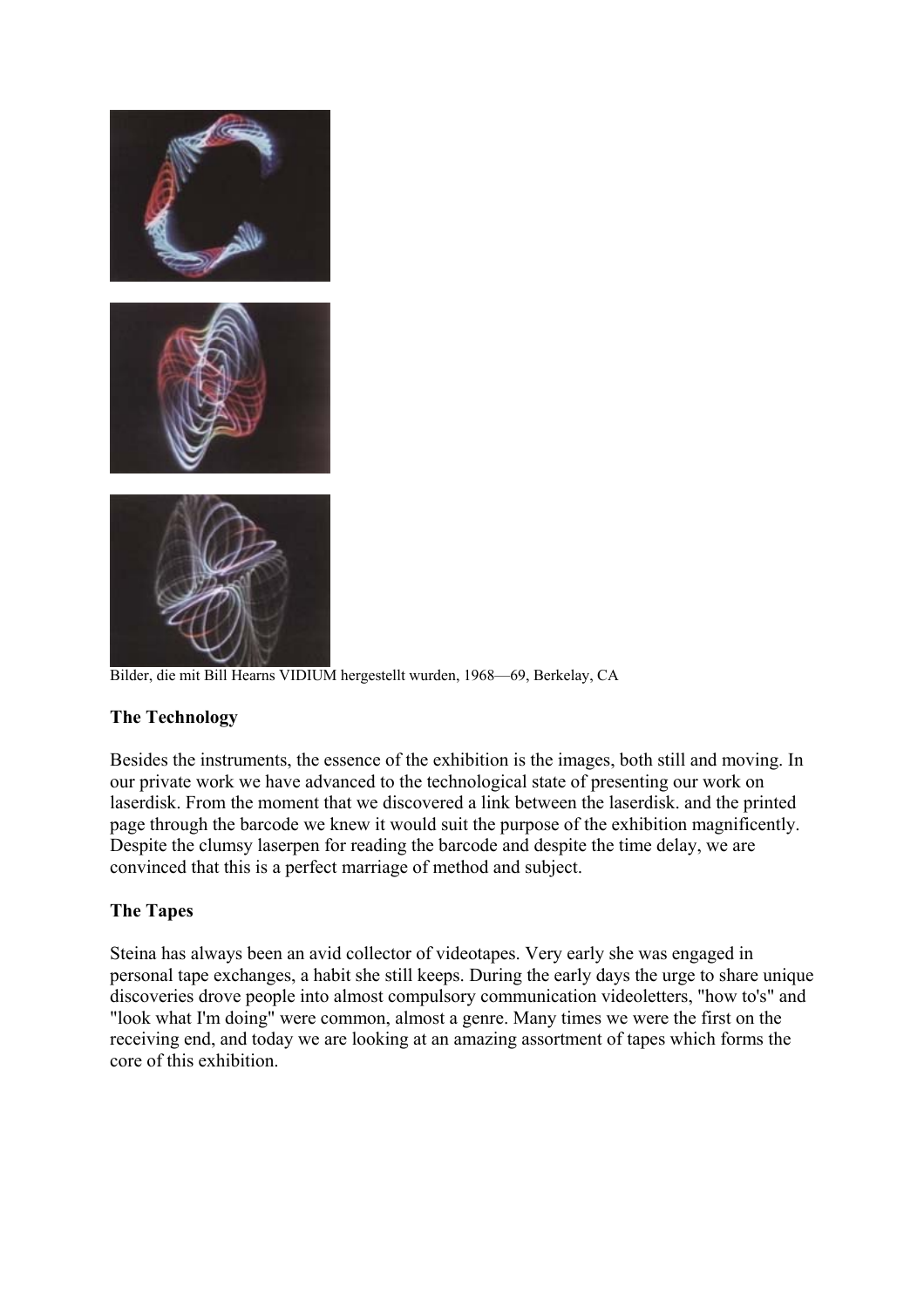







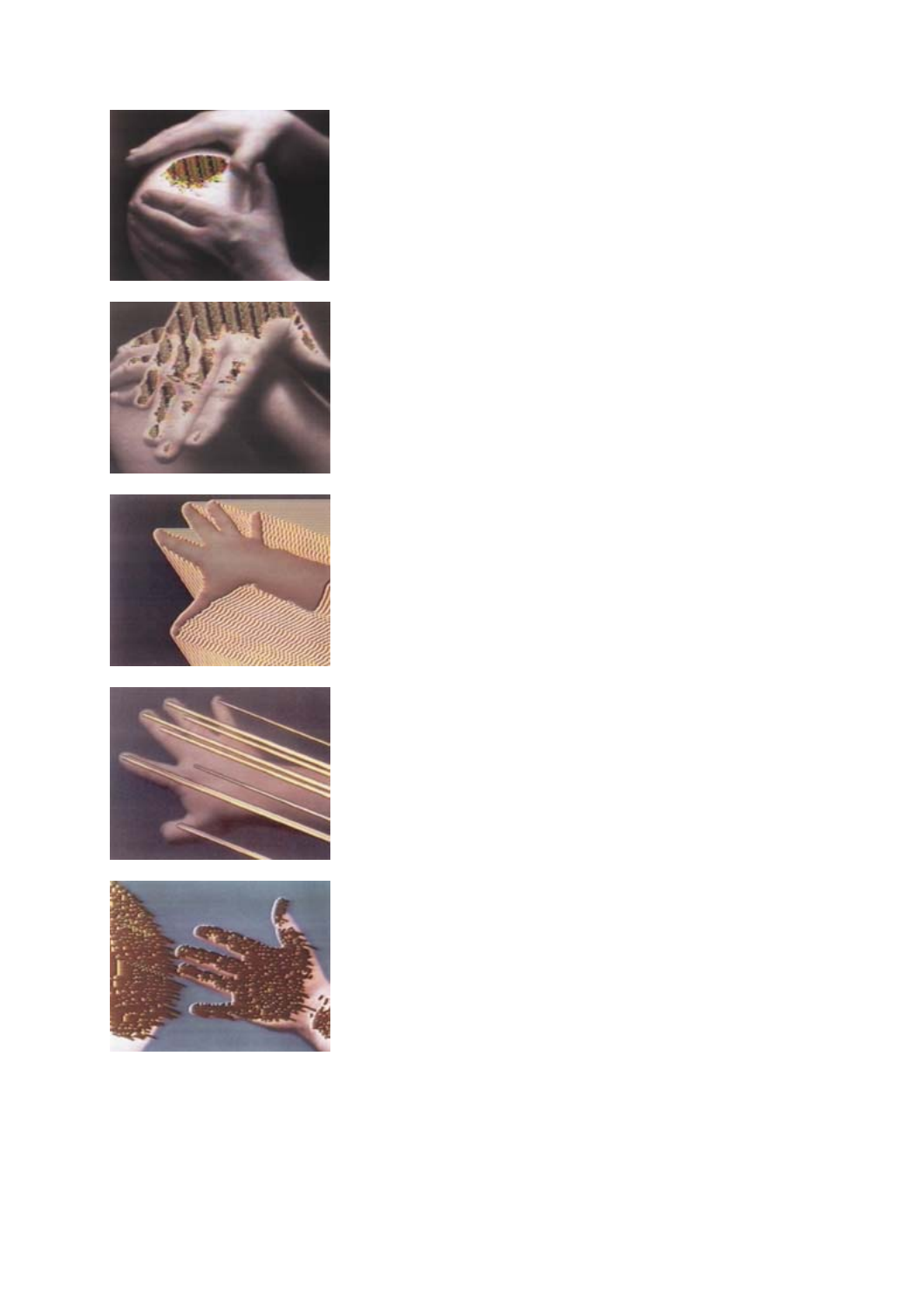

Woody & Steina Vasulka: "Vocabulary", 1973 Produziert mit Eric Siegel DUAL COLORIZER, George Brown MULTIKEYER, RUTT/ETRA SCAN PROCESSOR

There is an unprecedented affinity between electronic sound and image making. Each generation of artists seems to come up with a tempting proposition of uniting the acoustic and the visual and vice versa — hoping once and for all to solve the mystery of audio-visual aesthetics. The generation that is the subject of our exhibition has gotten somewhat closer: even if the mystery of composing images with sounds was never revealed, this time the material, i.e. the frequencies, voltages and instruments which organized the material were identical. The advent and use of the oscillator became the natural link. As in our case, many of our colleagues and friends used audio oscillators of audio synthesizers to generate their first video images. The first video instruments were inspired by the architecture of audio instruments, and the first organization of images was negotiated in similar ways. With feedback, which all these instruments possess generically, the preliminary nomenclature of generated images was established. The continuity between instruments of sound and instruments of image making was basic to our conception of the exhibition in discussions with Peter Weibel. We also knew that there was a chance that the great weight of the cultural history of sound and music might tip the balance of the exhibition off center. So be it.

#### Woody Vasulka

Following are a list early "personal" electronic audio & video instruments used by artists and researched for this exhibition. Even though it is recent history, the whereabouts of a number of these machines is unknown, and we can only document their existence from ephemera images on paper, in photographs, and on video tapes. This Ars Electronica exhibition at the Landesmuseum will include those machines that have been dusted off and restored to life. This list is not meant to be comprehensive, it is archeological. During our research we found leads to many other instruments that we hope can also be revived — before it is too late.



Tänzerin mit am Körper befestigten Sensoren, die eine Echtzeit-Animation steuern. Produziert mit: Lee Harrison ANIMAC, Denver, 1962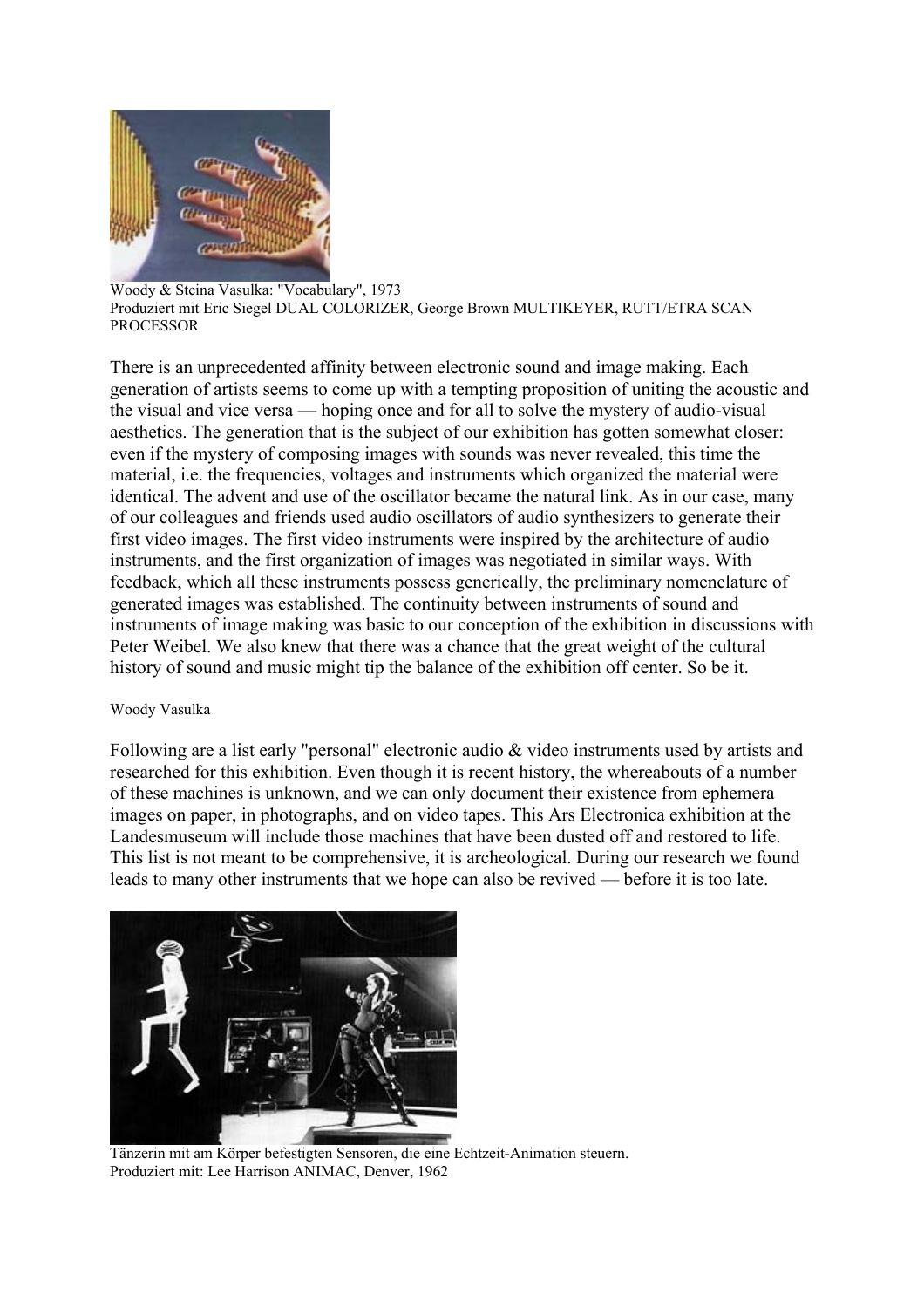Experimental Ubiquitous Video Feed Back w / Audio Input Modulation

1962 Lee Harrison Associates ANIMAC (Hybrid Graphic Animation Computer) Destroyed, documented on film

1964 Don Buchla BUCHLA PRE-100 SERIES (Audio synthesizer) Collection of Michael Czajkowsky, New York City

1968 Eric Siegel IMAGE ORTHICON T.V. CAMERA Courtesy of Vinnie Novak Collection of the Experimental Television Center, Ltd. & The State University of New York, Binghamton Collection of Eric Siegel

1968 Eric Siegel PROCESSING CHROMINANCE SYNTHESIZER Where abouts unknown, no known documentation

1968—1969 Robert Moog MOOG MODULAR AUDIO SYNTHESIZER Courtesy of Norman Lowrey, Professor of Music; Collection of Drew University, Madison New Jersey Donated by CBS (Columbia Broadcasting System)

1968—1969 Bill Hearn VIDIUM (Analog X Y Z Driver / Sequencer) Courtesy of Steve Anderson, Physics Department, Sonoma State University, Rohnert Park, California Collection of Bill Hearn

1968 Pulsa Group / Peter Kindelman HYBRID DIGITAL / ANALOG AUDIO SYNTHESIZER Collection of Bill Crosby, Tucson, Arizona

1968 Industrial PUTNEY, MODEL VCS 3 (Audio synthesizer) Collection of the Experimental Television Center, Ltd. & The State University of New York, Binghamton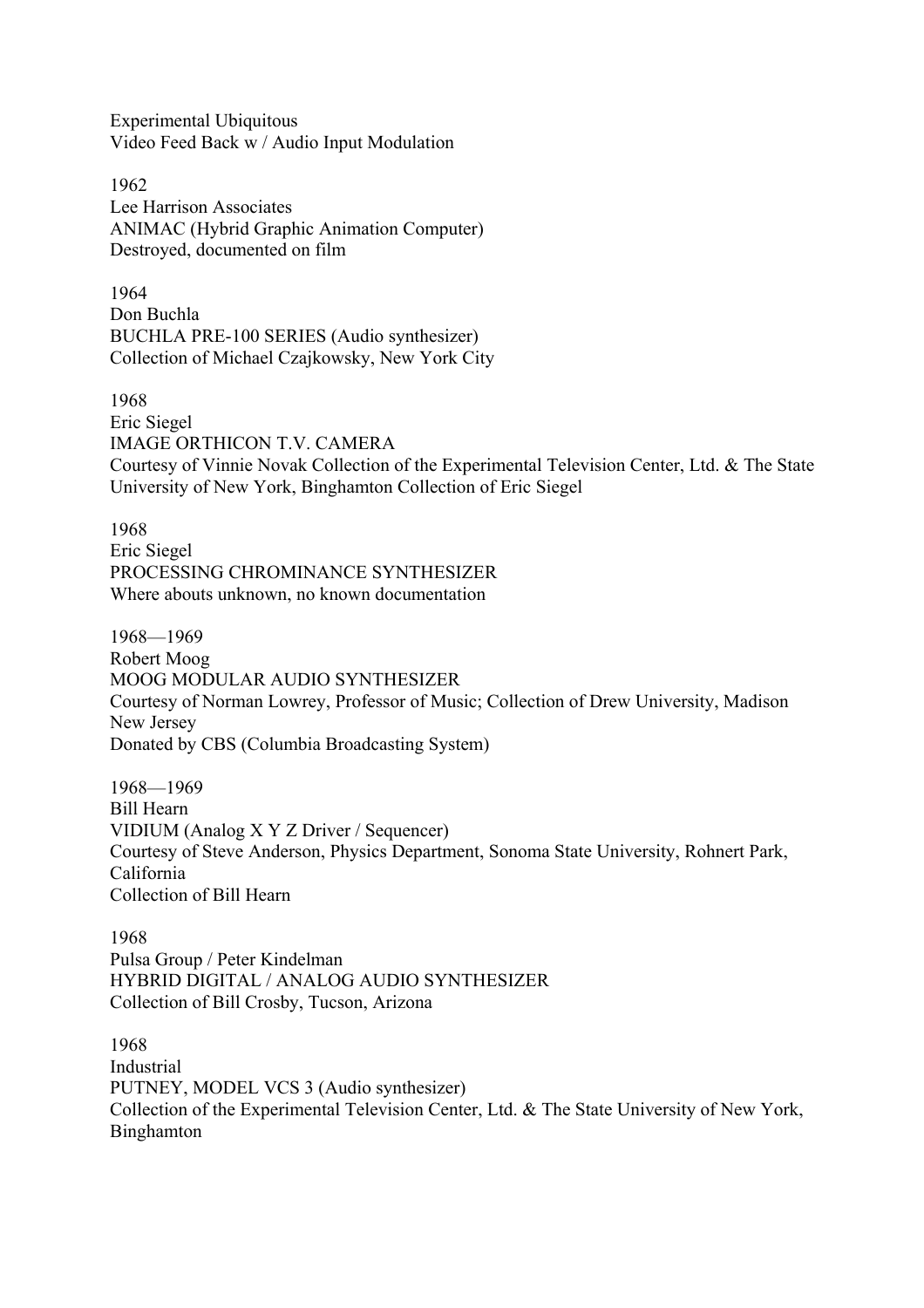

Salvatore Matirano mit seiner SAL-MAR CONSTRUCTIONK, 1969—72, School of Music, University of Illinois, Champaign/Urbana

1969—1972 Salvatore Matirano SAL-MAR CONSTRUCTION Collection of Salvatore Martirano, School of Music, University of Illinois, Champaign / Urbana



Aldo Tambellini: Black Spiral

1969 Aldo Tambellini & Tracy Kinsel & Hank Reinbold BLACK SPIRAL INSTALLATION (Prepared TV set) (Awaiting restoration) Collection of the Everson Museum of Art, Syracuse, New York

1969 Industrial SONY CV PORTAPAK Ubiquitous

1970 Stephen Beck DIRECT VIDEO SYNTHESIZER (Analog) Collection of Stephen Beck, San Francisco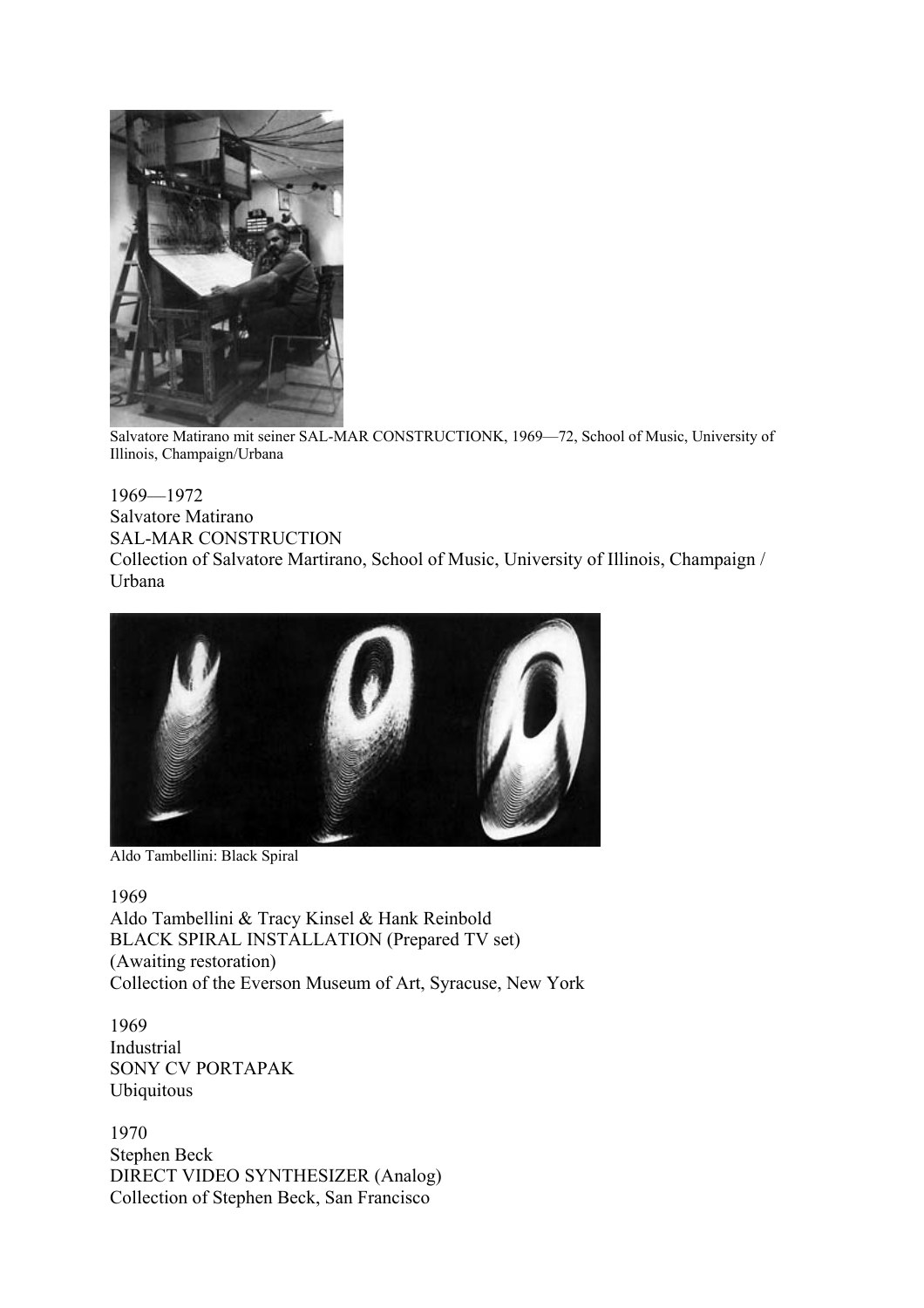1970 Eric Siegel EVS (ELECTRONIC VIDEO SYNTHESIZER) Where abouts unknown, last in the possession of Al Phillips, documented in photographs

1970 Glen Southworth CVI (COLORADO VIDEO INC) QUANTIZER (Colorizer) CVI DATA CAMERA (Camera Scan Processor) Collection of the Experimental Television Center, Ltd. & The State University of New York, Binghamton

1971

Nam June Paik & Shua Abe PAIK / ABE SYNTHESIZER SCAN MODULATOR (a.k.a. the "Wobbulator") Collection of the Experimental Television Center, Ltd. & The State University of New York, Binghamton

1971 George Brown VIDEO SEQUENCER (a.k.a. FIELD FLIP / FLOP SWITCHER with digital control) Collection of the Vasulkas, Santa Fe, New Mexico

1971 Dan Sandin IP (IMAGE PROCESSOR) Collection of Phil Morton, West Yellowstone, Montana

1972 Eric Siegel DUAL COLORIZER (Analog) Collection of the Vasulkas, Santa Fe, New Mexico



RUTT/ETRA SCAN PROCESSOR PROTOTYPE, ca. 1972 Foto: Dennis Dunda

CIRCA 1972 Steve Rutt & Bill Etra SCAN PROCESSOR PROTOTYPE (Analog) Collection of the Experimental Television Center, Ltd. & The State University of New York,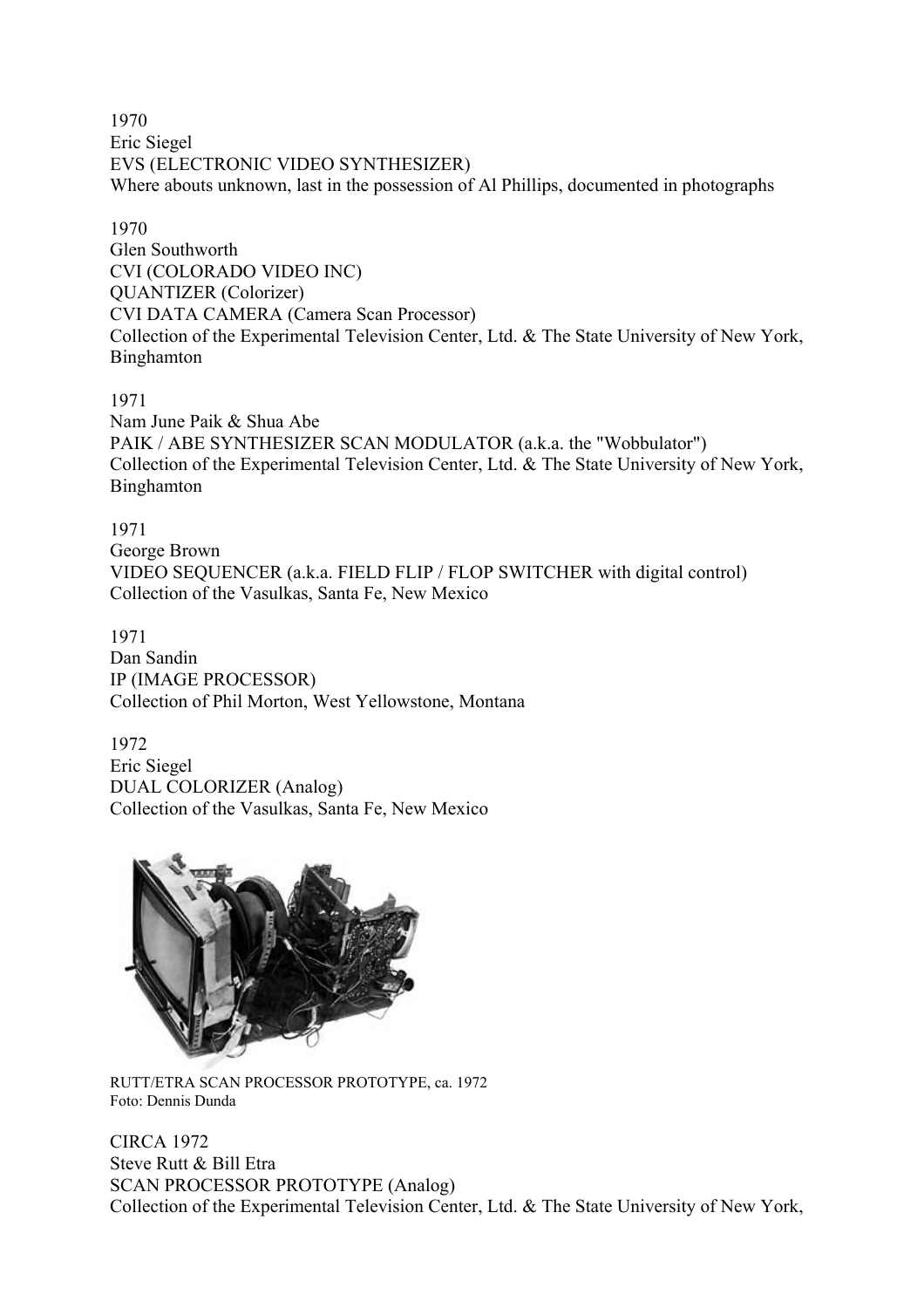Binghamton Donated by Barbara Buckner

1973 Don Hallock VIDEOLA INSTALLATION, SAN FRANCISCO Destroyed, documented in photographs

1973 George Brown MULTIKEYER (Analog with digital control) Collection of the Vasulkas, Santa Fe, New Mexico

1973 Bill Etra & Steve Rutt RUTT / ETRA SCAN PROCESSOR (Analog) Collection of the Experimental Television Center, Ltd. & The State University of New York, Binghamton

1973 Stephen Beck VIDEO OUTLINER (Digital) Collection of the Vasulkas, Santa Fe, New Mexico

1974—1979 David Behrman & Bob Diamond & Robert Watts CLOUD MUSIC (Hybrid Audio / Video Installation) Courtesy of Sara Seagull & Larry Miller, Robert Watts Studio Archives Collection of David Behrmann, Bob Diamond

1974 Stephen Beck BECK DIGITAL VIDEO WEAVER (Synthesizer) Collection of Stephen Beck, San Francisco

1976 David Jones JONES FRAME BUFFER (Digital buffer) Collection of Gary Hill, Seattle, Washington

Don McArthur SAID (SPATIAL AND INTENSITY DIGITIZER) Collection of the Experimental Television Center, Ltd. & The State University of New York, Binghamton

1976 Don McArthur & Jeffy Schier DIGITAL IMAGE GENERATOR Collection of the Vasulkas, Santa Fe, New Mexico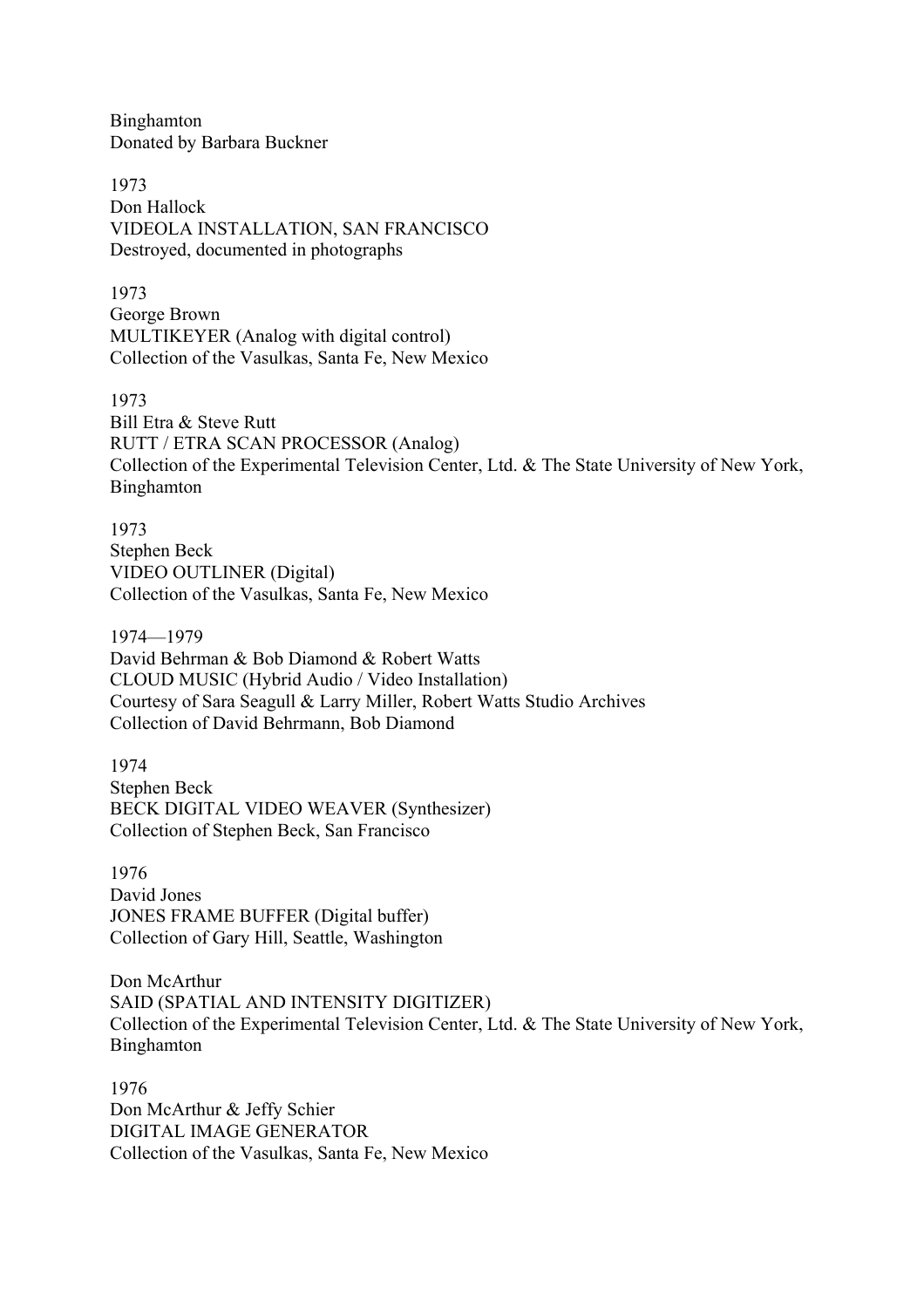Date Unknown Marcel Dupouy LE MOVICOLOR (Colorizer) Courtesy of Don Foresta Collection of Ecole de Beaux Arts Decoratif, Paris









Woody Vasulka: Transformations, R/E Scan Processor, 1974



Doppelseite aus dem Katalog "The Machine". Eine Ausstellung des "Experiments in Art and Technologie" im MOMA, NYC, 1968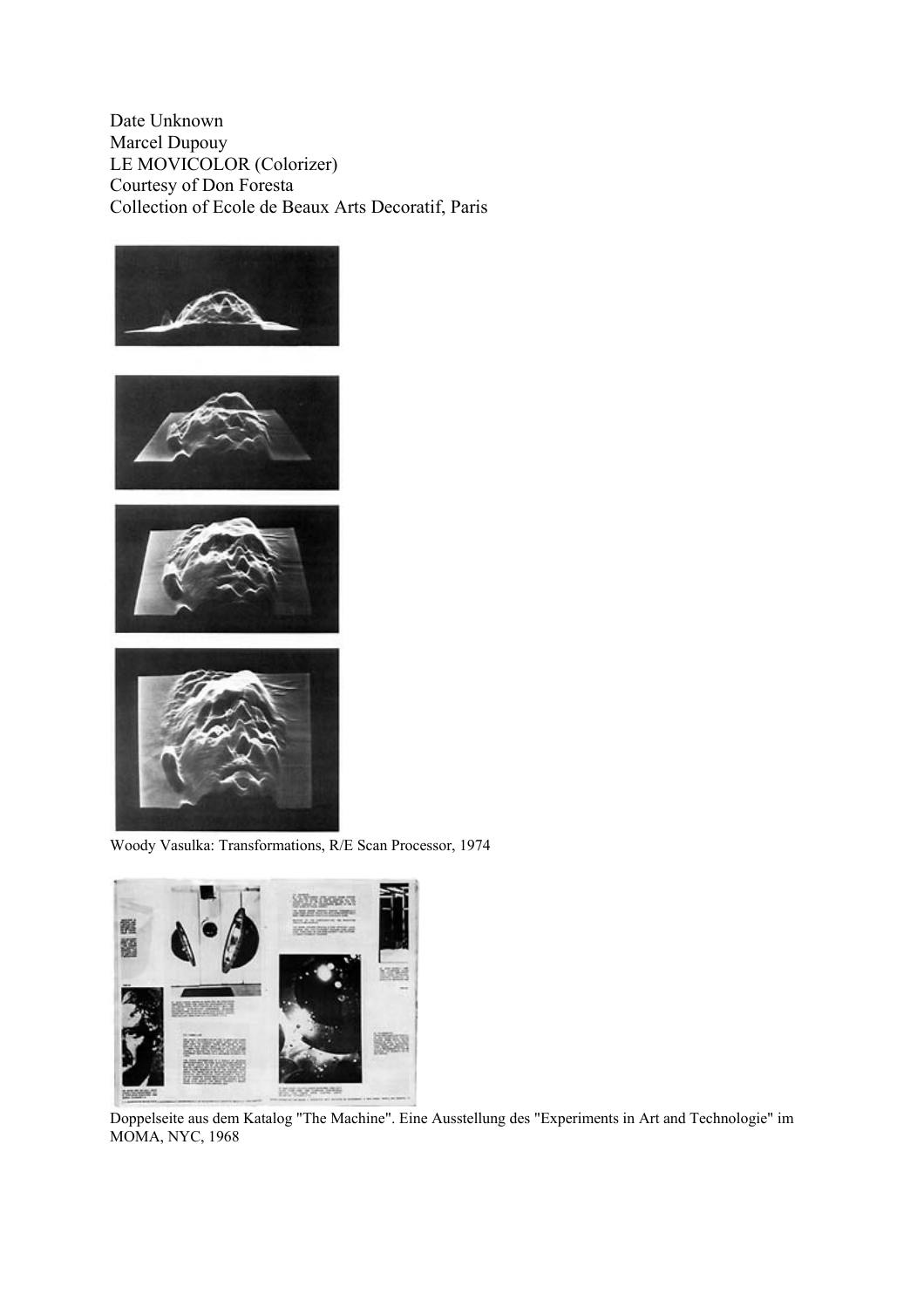

Monitorwand im Studio der Vasulkas, Buffalo, NY, 1973—78



Steina Vasulka: MACHINE VISION, The Kitchen, 1976



Steina & Woody Vasulka installieren MACHINE VISION, Albright-Knox Art Gallery, Oktober 1978



Steina & Woody Vasulka installieren MACHINE VISION, Albright-Knox Art Gallery, Oktober 1978